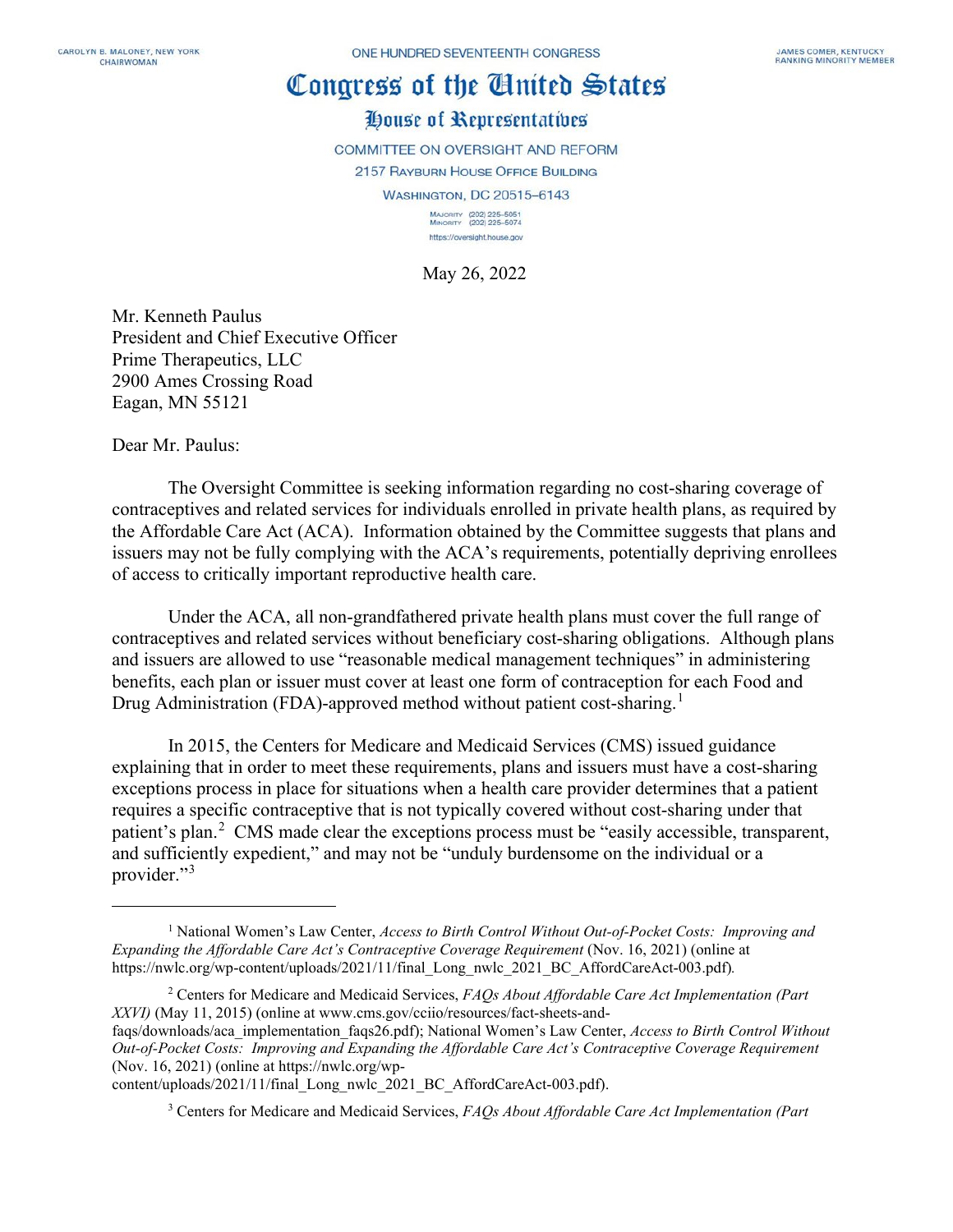Mr. Kenneth Paulus Page 2

However, public reporting and information obtained by the Committee indicates that some plans and issuers, including their pharmacy benefit managers (PBM), have not been in compliance with these requirements. For instance:

- Reports indicate that plans and issuers are routinely not covering without costsharing contraceptive products that were recently approved by FDA, in particular after 2011.[4](#page-1-0)
- Even when plans and issuers adequately cover contraceptive products without cost-sharing obligations, those same plans and issuers are reportedly failing to cover without cost-sharing the services associated with contraception, such as office visits, counseling, or the insertion of a contraceptive device.<sup>[5](#page-1-1)</sup>
- A recent investigative report found that when patients are denied coverage for a specific contraceptive product, plans and issuers do not always have in place an exceptions process that meets the requirements of CMS's 2015 guidance. The advocacy organization Power to Decide found that out of 42 health plans and PBMs, documents from only two health plans described an exceptions process that appears to meet the standards laid out in the 2015 CMS guidance. Notably, patients and providers may not even be aware that they can request an exception after coverage of a contraceptive product is denied, and calls to customer service representatives to inquire about the exceptions process "were met with ignorance, inadequate information, or misinformation." The report found that patients may be required to utilize a plan's regular formulary exceptions process or prior authorization process, which "do not appear to meet the ACA standards for contraceptive coverage, as they include medical review by the plan, typically set narrow criteria for an exception, and require information beyond what the ACA requires to make a determination of medical necessity."[6](#page-1-2)

<span id="page-1-1"></span><sup>5</sup> National Women's Law Center, *The Biden Administration Must Ensure the Affordable Care Act Contraceptive Coverage Requirement Is Working for All* (Oct. 14, 2021) (online at https://nwlc.org/wpcontent/uploads/2021/11/NWLC\_BC\_AffordCareAct-Oct\_2021.pdf).

*XXVI)* (May 11, 2015) (online at www.cms.gov/cciio/resources/fact-sheets-and-

faqs/downloads/aca\_implementation\_faqs26.pdf); National Women's Law Center, *Access to Birth Control Without Out-of-Pocket Costs: Improving and Expanding the Affordable Care Act's Contraceptive Coverage Requirement* (Nov. 16, 2021) (online at https://nwlc.org/wp-

content/uploads/2021/11/final\_Long\_nwlc\_2021\_BC\_AffordCareAct-003.pdf).

<span id="page-1-0"></span><sup>4</sup> National Women's Law Center, *The Biden Administration Must Ensure the Affordable Care Act Contraceptive Coverage Requirement Is Working for All* (Oct. 14, 2021) (online at https://nwlc.org/wpcontent/uploads/2021/11/NWLC\_BC\_AffordCareAct-Oct\_2021.pdf); Power to Decide, *When Your Birth Control Isn't Covered: Health Plan Non-Compliance with the Federal Contraceptive Coverage Requirement* (online at https://powertodecide.org/sites/default/files/2022-04/ACA%20Contraception%20Exception%20Report.pdf).

<span id="page-1-2"></span><sup>6</sup> Power to Decide, *When Your Birth Control Isn't Covered: Health Plan Non-Compliance With the Federal Contraceptive Coverage Requirement* (online at https://powertodecide.org/sites/default/files/2022- 04/ACA%20Contraception%20Exception%20Report.pdf).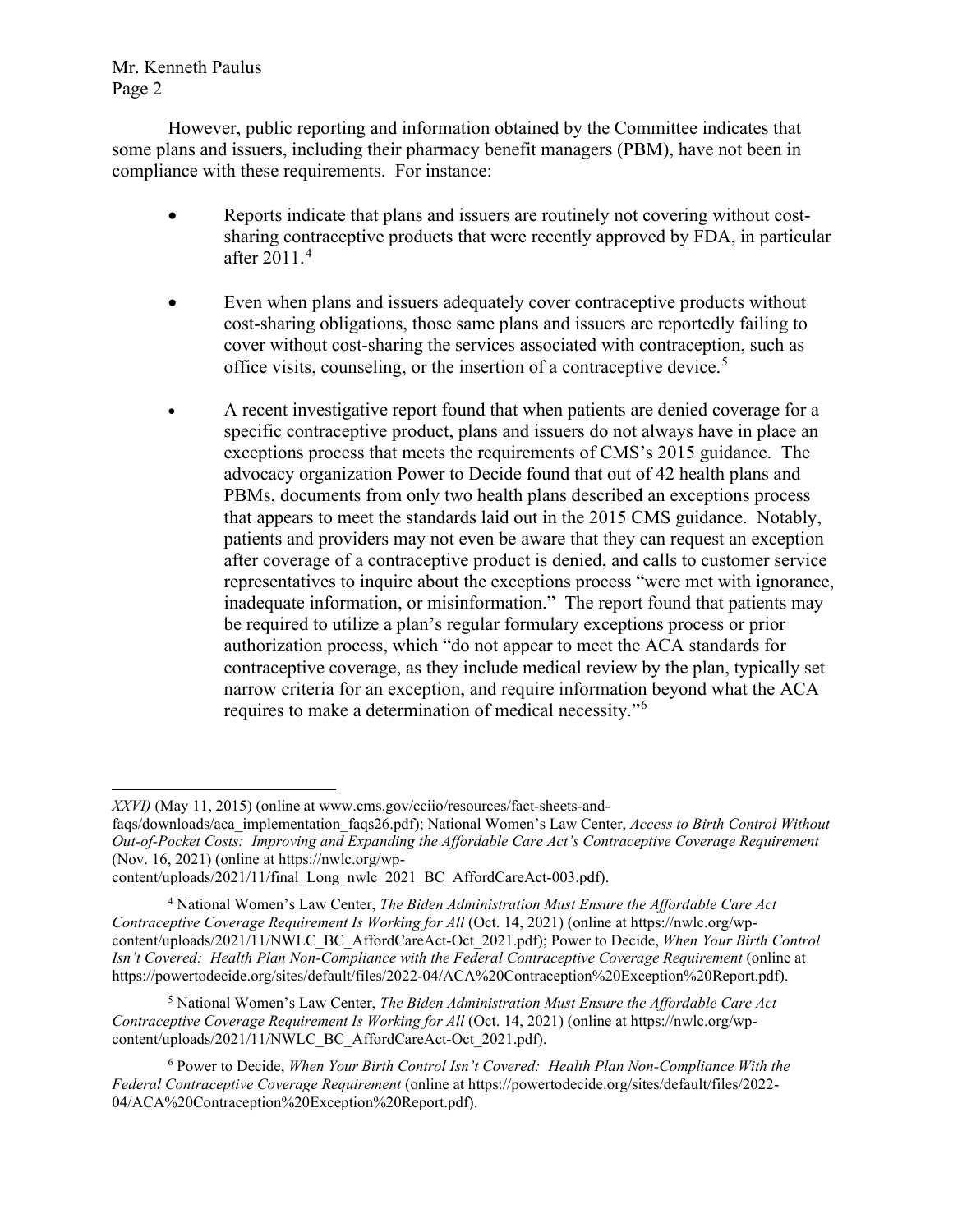Mr. Kenneth Paulus Page 3

For all these reasons, we request that you provide us with the following information by June 9, 2022. Please limit your responses to the questions below to: (1) in-network coverage; (2) formularies for insurance plans that are not subject to a religious exemption under the ACA; (3) formularies for insurance plans that are not considered "grandfathered" plans under the ACA; and (4) FDA-approved products.

- 1. For each contraceptive method, please provide a list of the included contraceptive products and the patient's cost-sharing requirement for each of your formularies.
	- a. For each contraceptive method, please identify any FDA-approved contraceptive products that are excluded from each of your formularies.
	- b. For each contraceptive method, what contraceptive products on each of your formularies were approved by the FDA after 2011?
- 2. Please describe the process for patients to access a contraceptive product that is not fully covered by the formulary for the patient's plan when the product is determined necessary and appropriate by a patient's medical provider.
	- a. What data and supporting documentation are patients required to provide in order to seek and receive an exception?
	- b. Upon the granting of an exception, what is the patient's cost-sharing obligation (if any)? If this varies by contraceptive product, please provide the patient's cost-sharing obligation broken down by product.
	- c. To the extent the exceptions process varies by product or formulary, please describe the various exceptions processes utilized by your formularies.
	- d. Is this exceptions process utilized for any services or products other than contraception? If so, for which products or services?
	- e. When a contraceptive product is not covered without cost-sharing, are patients ever required to utilize your appeals process to appeal this decision and obtain coverage?
	- f. On average, how long does it take for an exception request to be processed and granted to a patient seeking access to a contraceptive product?
	- g. Broken down by year, how many exceptions did you process from 2015 through 2021 for any contraceptive product or service?
	- h. Were any exceptions for contraceptive products denied from 2015 through 2021? If so, how many per year?